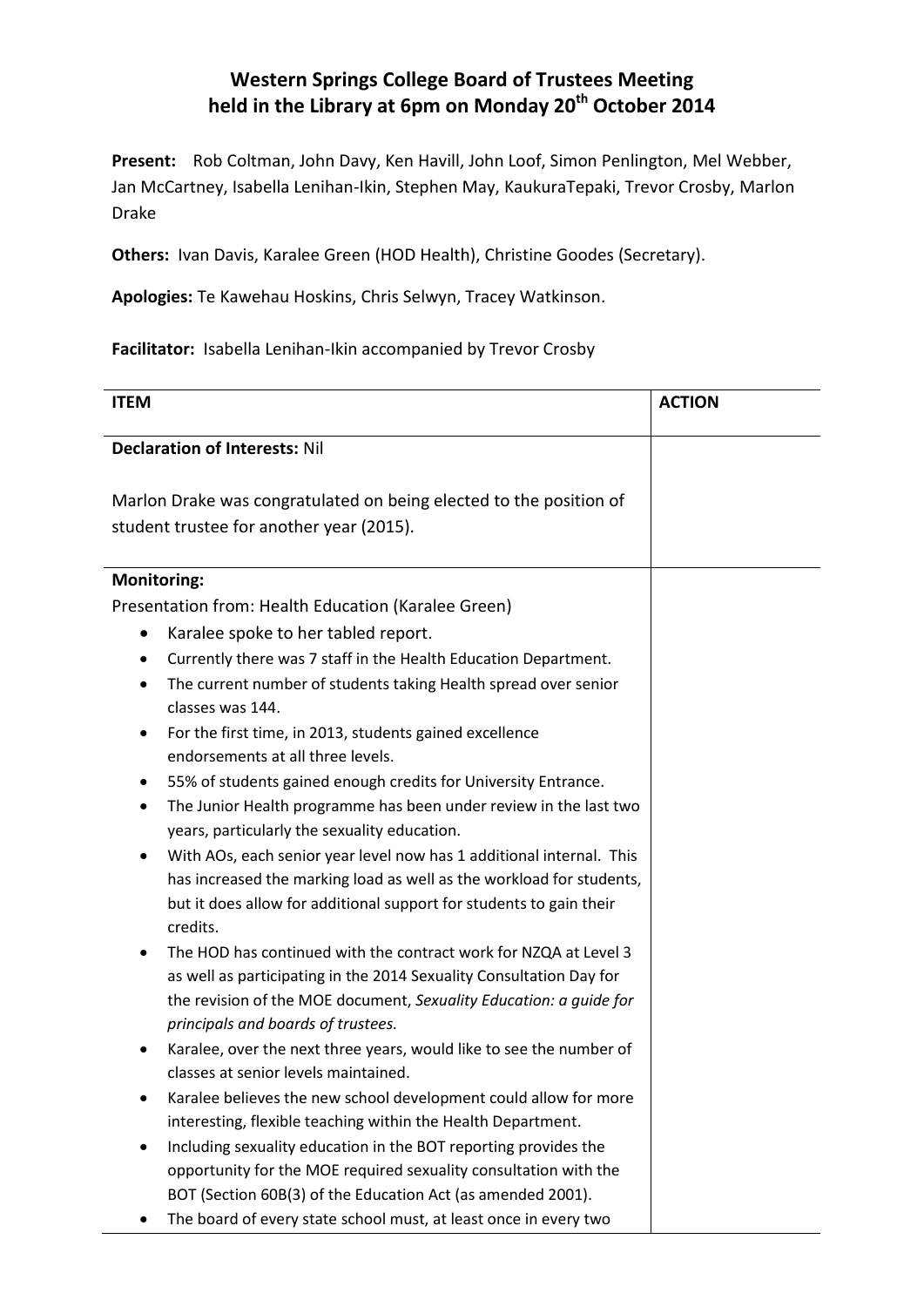| years, and after consultation with the school community, adopt a<br>statement on the delivery of the Health curriculum.              |
|--------------------------------------------------------------------------------------------------------------------------------------|
| Resolution:                                                                                                                          |
| That the WSC Board endorse a summary statement on the delivery of                                                                    |
| the Health curriculum as outlined in the Health report.                                                                              |
| Ken Havill / Jan McCartney<br>carried                                                                                                |
| Karalee was thanked for attending the meeting.                                                                                       |
| <b>Strategic Decision:</b>                                                                                                           |
| <b>New School Planning (John Loof)</b>                                                                                               |
| John Loof shared his view of what was happening with school<br>planning.                                                             |
| He felt new school planning was becoming money motivated.<br>٠                                                                       |
| Rob suggested that the Ministry should front up to a meeting to tell<br>our community where we are going.                            |
| There appears to be educational issues that sit parallel to the<br>٠                                                                 |
| building issues.                                                                                                                     |
| There is a statutory requirement for consultation if the format of a<br>٠                                                            |
| school is changed.                                                                                                                   |
| Discussion ensued.                                                                                                                   |
| All the streams have now come together and we have not been<br>٠<br>given the full information.                                      |
| Suggestion that the board initiates a meeting inviting Pasadena and                                                                  |
| the WSC community, in order to force consultation. The Ministry is                                                                   |
| to be invited.                                                                                                                       |
| Ken said he was going to the Western Bay's Reference Group                                                                           |
| tomorrow.                                                                                                                            |
| 7.40pm: Break                                                                                                                        |
| The board would like to present to cabinet the community<br>$\bullet$                                                                |
| feedback.                                                                                                                            |
| Suggestion that Ken and Rob be directed to raise the issue of<br>$\bullet$                                                           |
| having a public meeting before the end of term to present the                                                                        |
| options so the community can give meaningful feedback.                                                                               |
| <b>Resolution:</b>                                                                                                                   |
|                                                                                                                                      |
| "That Ken Havill and Rob Coltman be directed to ask the Ministry to<br>present to the community before the end of term, and prior to |
| presenting the business case to Wellington, so that WSC can                                                                          |
| discharge its consultation obligations to its community."                                                                            |
|                                                                                                                                      |

**Put to the vote: Unanimously passed**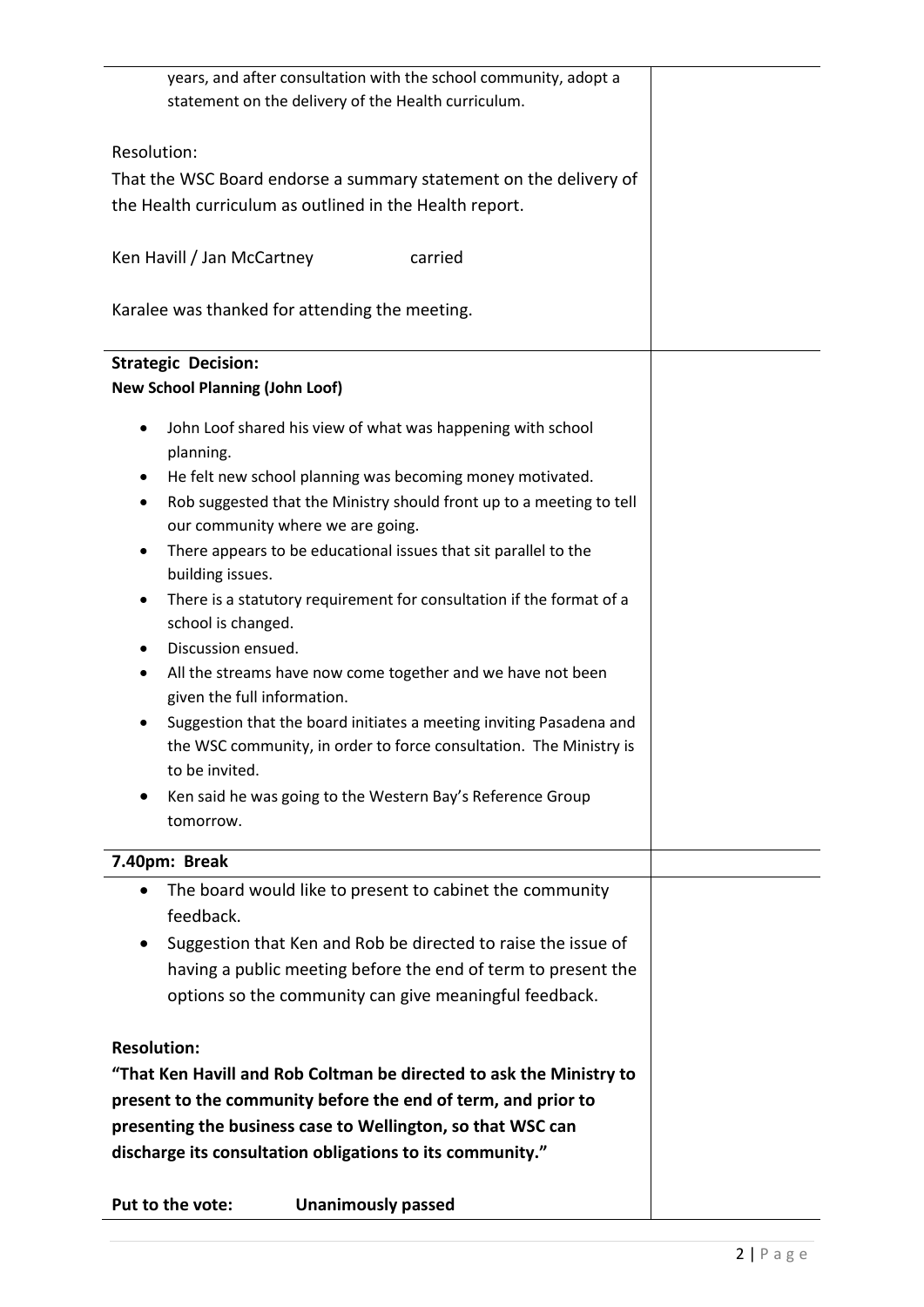| Marlon Drake left 8.20.<br>Kaukura Tepaki left 8.30.                                                                                                                                                                                                                                                                                                                                                                                                                                                                                                                                                                                                                                                                                                                                                                       |           |
|----------------------------------------------------------------------------------------------------------------------------------------------------------------------------------------------------------------------------------------------------------------------------------------------------------------------------------------------------------------------------------------------------------------------------------------------------------------------------------------------------------------------------------------------------------------------------------------------------------------------------------------------------------------------------------------------------------------------------------------------------------------------------------------------------------------------------|-----------|
| <b>Strategic Decision:</b><br><b>Environment, Health &amp; Safety</b><br>There are some site specific issues that need to be addressed<br>$\bullet$<br>immediately.<br>WSC should see the terms of reference for a suggested pilot<br>$\bullet$<br>scheme for a new school-based health and safety system.<br>So far WSC has not seen the Environmental Audit. Ken to<br>$\bullet$<br>request report<br>Suggestion that Ken or Rob ask for funding to address issues<br>arising from the delay in the rebuild to employ someone to<br>deal with these issues.<br>The board is interested to hear more about the proposal to<br>$\bullet$<br>the Minister that WSC be a pilot for developing an<br>interdependent health and safety culture and could she give<br>us details of cost and time required by staff and others. | Ken to do |
| <b>Resolution:</b><br>"That the board calls for the Environmental Audit to be delivered as<br>soon as possible in draft or final version and before the next board<br>meeting."                                                                                                                                                                                                                                                                                                                                                                                                                                                                                                                                                                                                                                            |           |
| Jan McCartney / Rob Coltman<br>carried                                                                                                                                                                                                                                                                                                                                                                                                                                                                                                                                                                                                                                                                                                                                                                                     |           |
| <b>Policy Development</b><br><b>Assessment Policy</b><br>Ken tabled new changes to the Assessment Policy. Stephen<br>$\bullet$<br>and Simon have both had significant input into this draft.                                                                                                                                                                                                                                                                                                                                                                                                                                                                                                                                                                                                                               |           |
| <b>Resolution:</b><br>"That the WSC Board ratifies the revised Assessment Policy."                                                                                                                                                                                                                                                                                                                                                                                                                                                                                                                                                                                                                                                                                                                                         |           |
| Simon Penlington / Stephen May<br>carried                                                                                                                                                                                                                                                                                                                                                                                                                                                                                                                                                                                                                                                                                                                                                                                  |           |
| Stephen put in his apologies for the next BOT meeting.<br>Stephen left the meeting at 9pm.                                                                                                                                                                                                                                                                                                                                                                                                                                                                                                                                                                                                                                                                                                                                 |           |
| <b>Monitoring:</b><br><b>Discipline</b><br>There have been two suspensions since the last BOT meeting.<br>Both students have been excluded.                                                                                                                                                                                                                                                                                                                                                                                                                                                                                                                                                                                                                                                                                |           |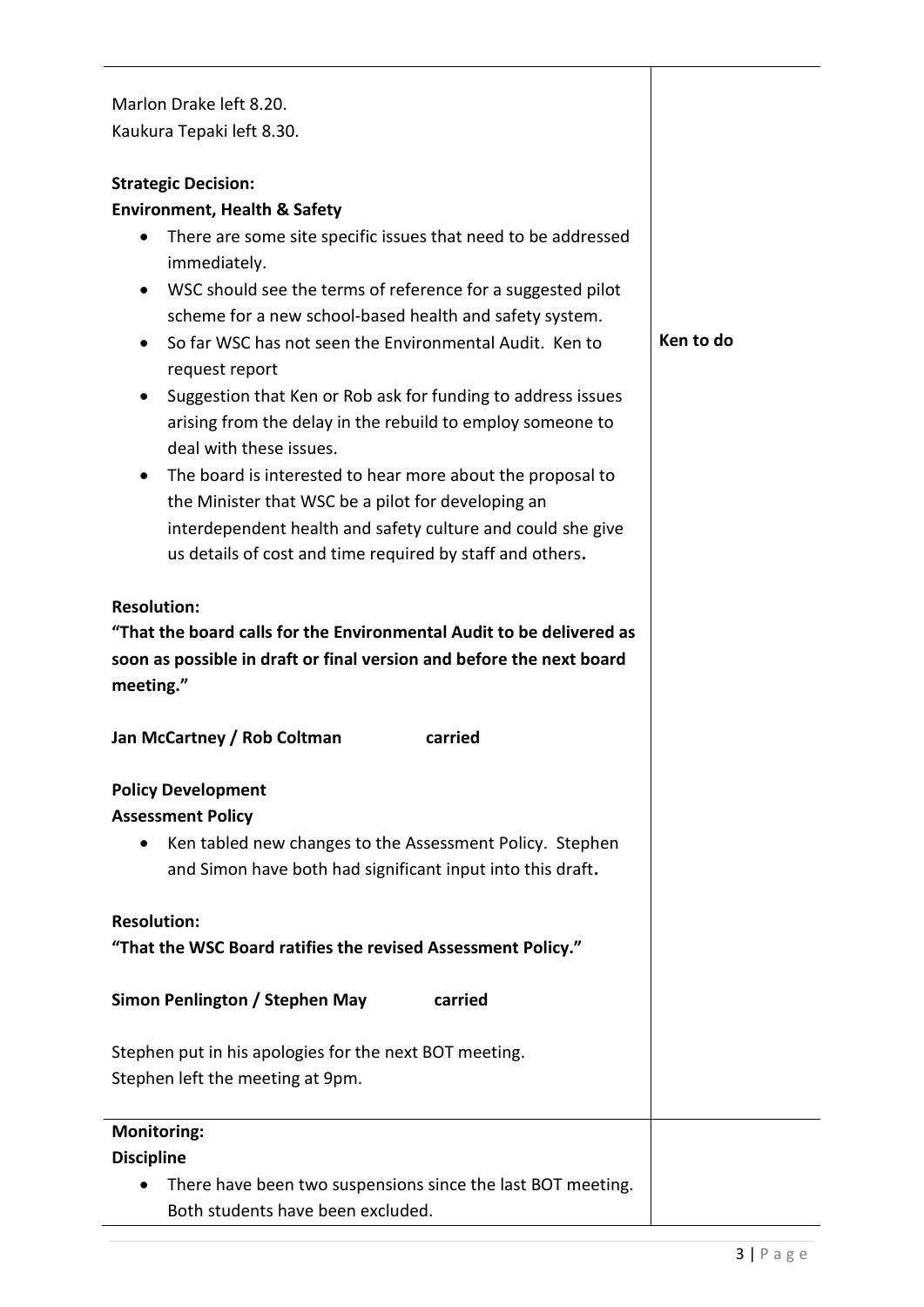| Co-governance                                                                                                                                                                                                                                                                                                                                                                                                                                                                                                                                                                                                                               |  |
|---------------------------------------------------------------------------------------------------------------------------------------------------------------------------------------------------------------------------------------------------------------------------------------------------------------------------------------------------------------------------------------------------------------------------------------------------------------------------------------------------------------------------------------------------------------------------------------------------------------------------------------------|--|
| A meeting was called last week to discuss a letter received<br>from the Ministry re: funding for Nga Puna O Waiorea.<br>A decision was made that we should send a delegation to<br>Wellington to meet with the politicians and officials<br>concerned.<br>The decision was also made to invite the Minister to visit the<br>Kura and to request a preliminary meeting with her Associate,<br>a local MP, in order to brief her fully ahead of the visits.<br>Ken has been in touch with Malcolm Glenny and is keen to<br>meet again with Huia Hawke to seek a resumption of their<br>meetings with the Alternative Constitution Task Group. |  |
| <b>Identify Agenda Items for Next Meeting:</b>                                                                                                                                                                                                                                                                                                                                                                                                                                                                                                                                                                                              |  |
| Jan brought up resourcing teachers for Scholarship. Paul<br>Alford and Ruth Roberts have drafted a job description for a<br>new position to help with Scholarships. Ken asked for another<br>month so this idea can be evolved.                                                                                                                                                                                                                                                                                                                                                                                                             |  |
| Ivan Davis left the meeting at 9.20pm.                                                                                                                                                                                                                                                                                                                                                                                                                                                                                                                                                                                                      |  |
| Science review – meeting has not yet happened. Interviews<br>for HOD Science position this week.                                                                                                                                                                                                                                                                                                                                                                                                                                                                                                                                            |  |
| <b>Administration:</b><br><b>Confirmation of Minutes</b>                                                                                                                                                                                                                                                                                                                                                                                                                                                                                                                                                                                    |  |
| 9.20: Jan McCartney asked for the meeting to move 'into<br>committee' to discuss the in committee minutes from the previous<br>meeting.                                                                                                                                                                                                                                                                                                                                                                                                                                                                                                     |  |
| Jan McCartney / Mel Webber<br>carried                                                                                                                                                                                                                                                                                                                                                                                                                                                                                                                                                                                                       |  |
| 9.22: The matter having been dealt with satisfactorily, Mel Webber<br>asked for the meeting to move 'out of committee'.                                                                                                                                                                                                                                                                                                                                                                                                                                                                                                                     |  |
| Mel Webber / Rob Coltman<br>carried                                                                                                                                                                                                                                                                                                                                                                                                                                                                                                                                                                                                         |  |
| <b>Resolution:</b><br>"That the board accepts the minutes of the September board<br>meeting."                                                                                                                                                                                                                                                                                                                                                                                                                                                                                                                                               |  |